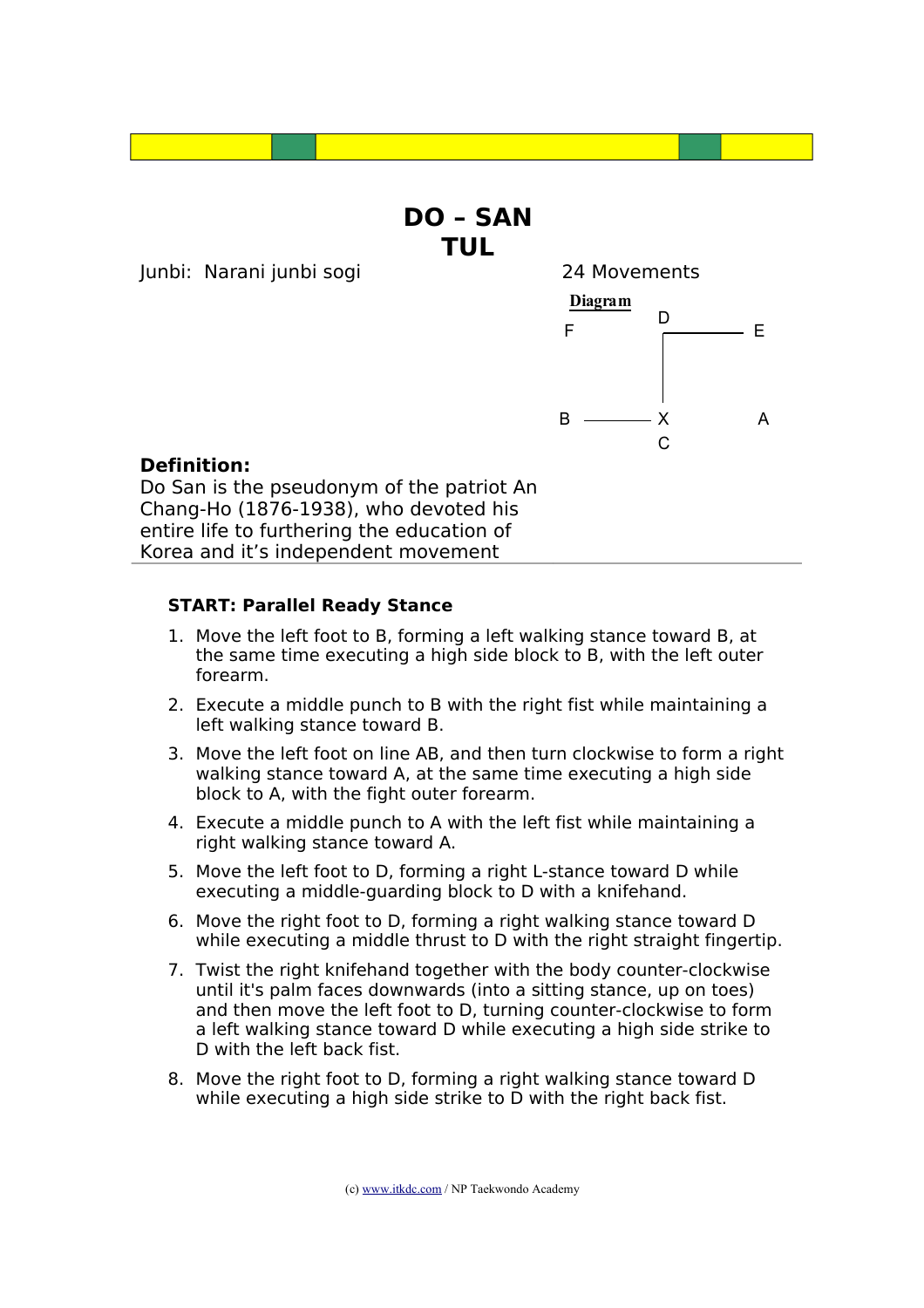- 9. Move the left foot to B, forming a left walking stance toward E, at the same time executing a high side block to E, with the left outer forearm.
- 10.Execute a middle punch to E with the right fist while maintaining a left walking stance toward E.
- 11.Move the left foot on line EF, and then turn clockwise to form a right walking stance toward F, at the same time executing a high side block to F, with the right outer forearm.
- 12.Execute a middle punch to A with the left fist while maintaining a right walking stance toward A.
- 13.Move the left foot to CE, forming a left walking stance toward CE while executing a high wedging block to CE with the outer forearm.
- 14.Execute a middle front snap kick to CE with the right foot, keeping the position of the hands as they were in 13.
- 15.Lower the foot to CE, forming a right walking stance towards CE, while executing a middle punch to CE with the right fist.
- 16.Execute a middle punch to CE with the left fist while maintaining a right walking stance towards CE.

Perform 15 and 16 in a fast motion.

- 17.Move the right foot to CF, forming a right walking stance toward CF while executing a high wedging block to CF with the outer forearm.
- 18.Execute a middle front snap kick to CF with the left foot; keeping the position of the hands as they where in 17.
- 19.Lower the foot to CF, forming a left walking stance towards CF, while executing a middle punch to CF with the left fist.
- 20.Execute a middle punch to CF with the right fist while maintaining a left walking stance towards CF.

Perform 15 and 16 in a fast motion.

- 21.Move the left foot to C, forming a left walking stance toward C, at the same time executing a rising block with the left forearm.
- 22.Move the right foot to C, forming a right walking stance toward C, at the same time executing a rising block with the right forearm.
- 23.Move the left foot to B, turning counter-clockwise to form a sitting stance toward D, while executing a middle side strike to B with the left knifehand.
- 24.Bring the left foot to the right foot, and then move the right foot to A, forming a sitting stance toward A, while executing a middle side strike to A with the right knifehand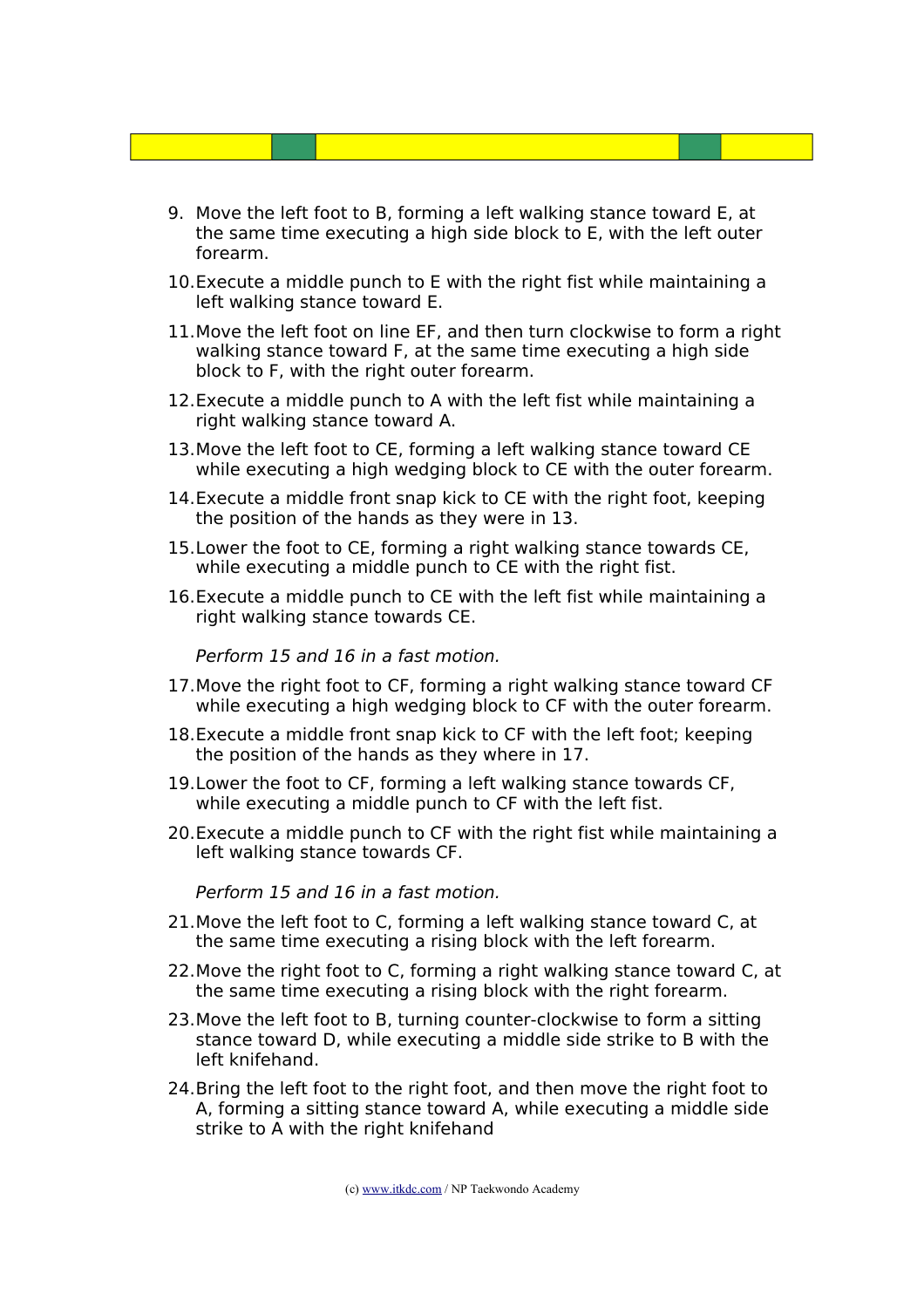**END: Bring the right foot back to ready posture (Junbi).**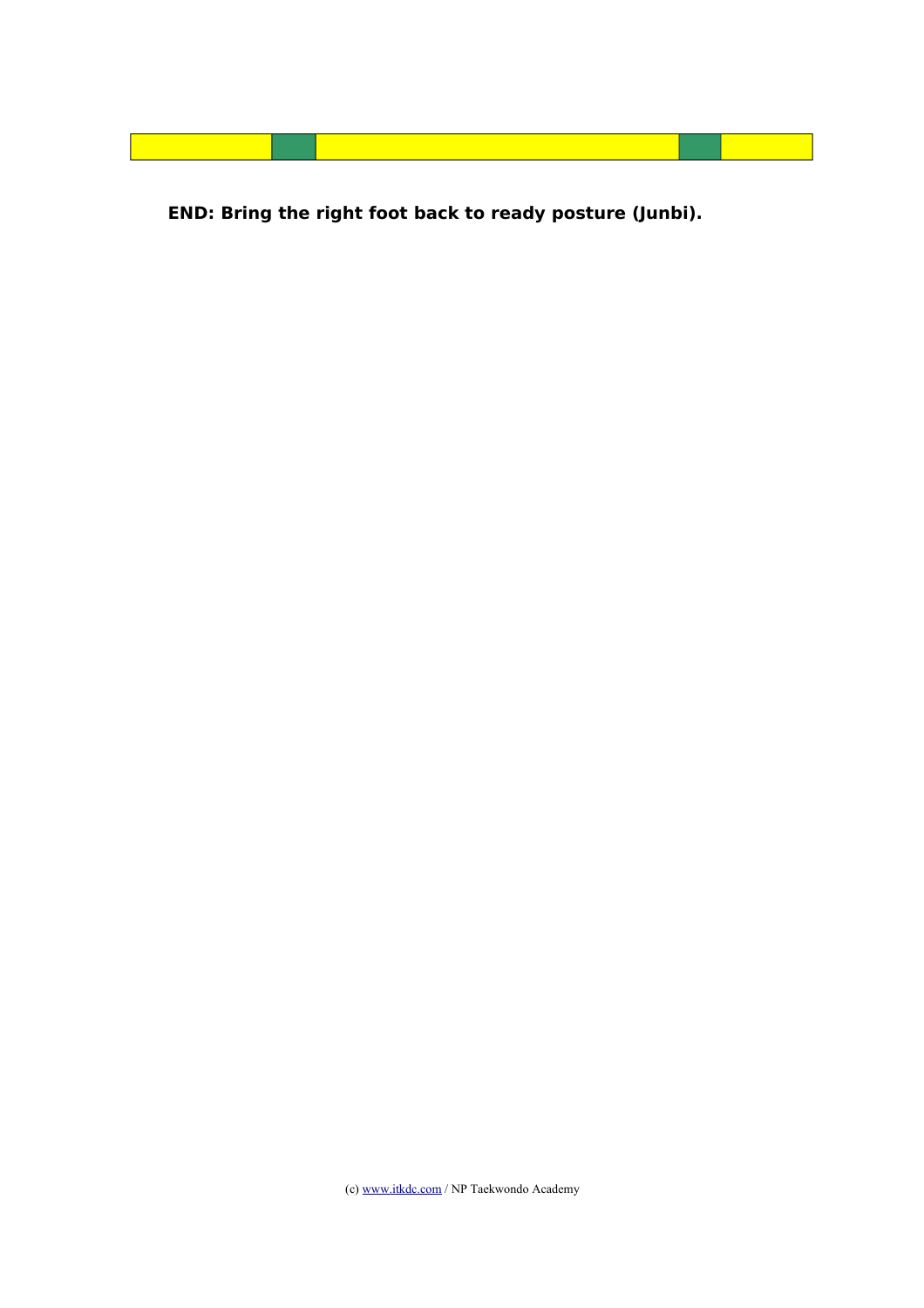|                | <b>Stance</b>  | <b>Section</b> | Obverse/<br><b>Reverse</b> | <b>Technique</b>                    |
|----------------|----------------|----------------|----------------------------|-------------------------------------|
| $\mathbf{1}$   | Gunnun<br>sogi | Nopunde        | Baro                       | Bakuro bakat palmok ap<br>yop makgi |
| 2              | Gunnun<br>sogi | kaunde         | <b>Bandae</b>              | Ap joomuk jurigi                    |
| 3              | Gunnun<br>sogi | Nopunde        | <b>Baro</b>                | Bakuro bakat palmok ap<br>yop makgi |
| $\overline{4}$ | Gunnun<br>sogi | kaunde         | <b>Bandae</b>              | Ap joomuk jurigi                    |
| 5              | Niunja<br>sogi | kaunde         |                            | Sonkal daebi makgi                  |
| 6              | Gunnun<br>sogi | Kaunde         | Baro                       | Sun sonkut tulgi                    |

|                 | uunnun<br>sogi | naunuc  | ט ווט         | Juli Julinut tulyi                  |
|-----------------|----------------|---------|---------------|-------------------------------------|
| $\overline{7}$  | Gunnun<br>sogi | Nopunde | <b>Baro</b>   | Yop bakuro dung joomuk<br>taerigi   |
| $\overline{8}$  | Gunnun<br>sogi | Nopunde | <b>Baro</b>   | Yop bakuro dung joomuk<br>taerigi   |
| 9               | Gunnun<br>sogi | Nopunde | <b>Baro</b>   | Bakuro bakat palmok ap<br>yop makgi |
| 10              | Gunnun<br>sogi | kaunde  | <b>Bandae</b> | Ap joomuk jurigi                    |
| 11              | Gunnun<br>sogi | Nopunde | <b>Baro</b>   | Bakuro bakat palmok ap<br>yop makgi |
| $\overline{12}$ | Gunnun<br>sogi | Kaunde  | <b>Bandae</b> | Ap joomuk jurigi                    |
| 13              | Gunnun<br>sogi | Nopunde |               | Hechyo makgi                        |
| $\overline{14}$ |                | Kaunde  |               | Ap cha busigi                       |
| 15              | Gunnun<br>sogi | Kaunde  | <b>Baro</b>   | Ap joomuk jurigi                    |
| $\overline{16}$ | Gunnun<br>sogi | Kaunde  | <b>Bandae</b> | Ap joomuk jurigi                    |
| 17              | Gunnun<br>sogi | Nopunde |               | Hechyo makgi                        |
| $\overline{18}$ |                | Kaunde  |               | Ap cha busigi                       |
| 19              | Gunnun<br>sogi | Kaunde  | <b>Baro</b>   | Ap joomuk jurigi                    |
| $\overline{20}$ | Gunnun<br>sogi | Kaunde  | <b>Bandae</b> | Ap joomuk jurigi                    |
| $\overline{21}$ | Gunnun<br>sogi | Nopunde | <b>Baro</b>   | Chookyo makgi                       |
| $\overline{22}$ | Gunnun<br>sogi | Nopunde | <b>Baro</b>   | Chookyo makgi                       |
| 23              | Annun<br>sogi  | Kaunde  |               | Yop sonkal taerigi                  |
| $\overline{24}$ | Annun<br>sogi  | Kaunde  |               | Yop sonkal taerigi                  |